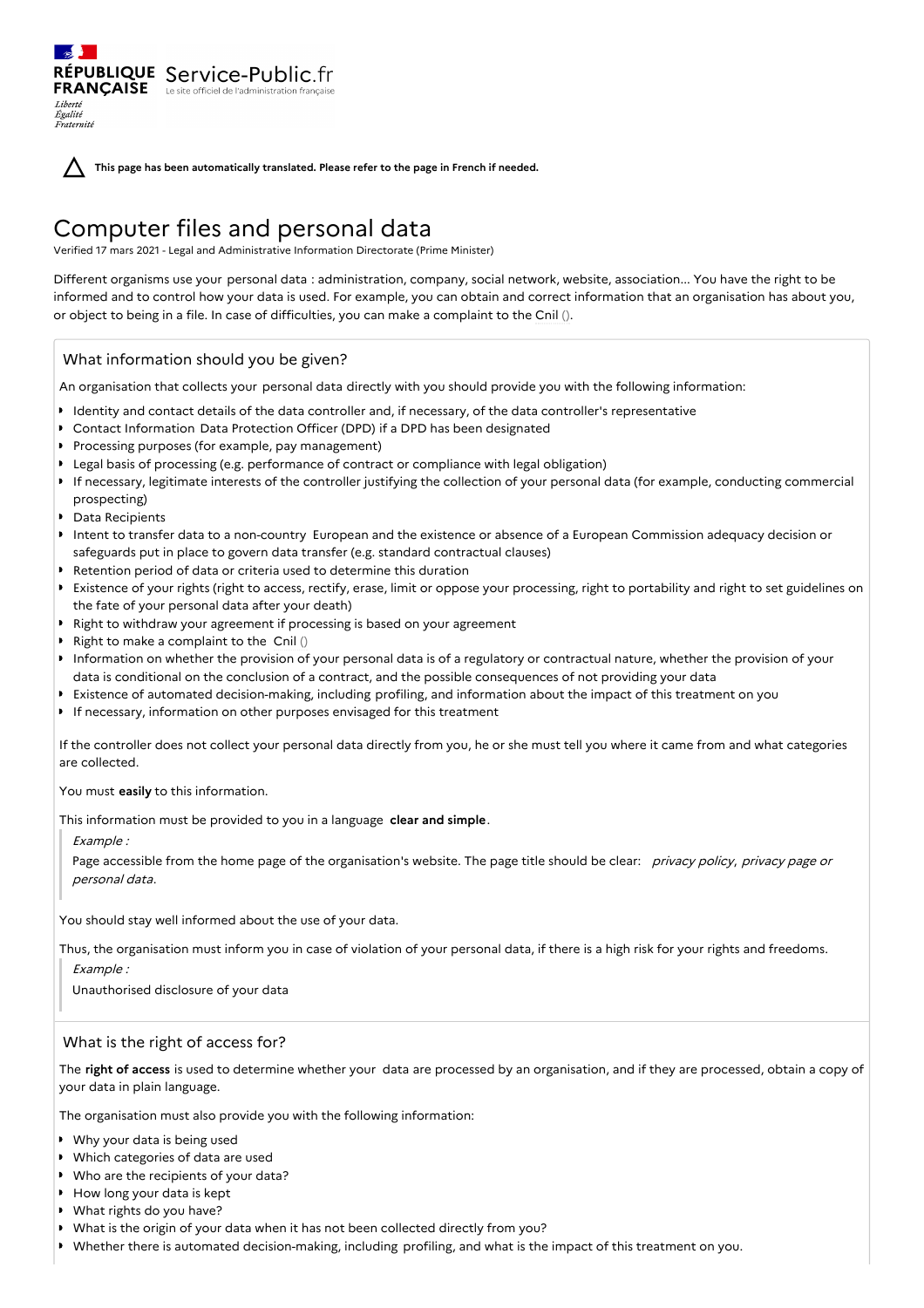When personal data is transferred to a non-country European or an international organisation, you must be informed of the guarantees for their transfer.

When you send a request by email, you must receive the information by email. However, you may request that the information be communicated to you in another way. For example, by mail.

**Please note :** the right to obtain a copy of personal data must not infringe the rights and freedoms of another person.

#### Direct access

In practice, consult the website of the organisation concerned for contact information contact person c [\(https://www.cnil.fr/fr/retrouver-les-coordonnees-dun-organisme-pour-exercer-vos-droits\)](https://www.cnil.fr/fr/retrouver-les-coordonnees-dun-organisme-pour-exercer-vos-droits) .

The request can be made by online form, by email, by mail...

If there is reasonable doubt about your identity, the organisation may ask you for information to confirm it. For example, to avoid identity theft.

The gait is free.

However, the organisation may ask you to pay reasonable fees. For example, if you request an additional copy.

Mail templates are available on the Cnil ().

Send mail to an organisation that holds your personal data

National Commission on Informatics and Freedoms (Cnil)

Go to document template [\(https://www.cnil.fr/fr/modeles/courrier\)](https://www.cnil.fr/fr/modeles/courrier)

Keep a copy of your complaint if necessary.

When the organisation receives your application, it has **1 month** to answer.

If the organisation needs an additional time, it must inform you within one month of receiving your request. In total, response time cannot exceed **3 months**.

In the absence of a response or in the event of an unsatisfactory response, you can make a complaint to the Cnil ().

 $\leftrightarrow$  Submit an online complaint to the Cnil

National Commission on Informatics and Freedoms (Cnil)



**FYI**: some files have different rules. For example, a court police file such as prior conviction (Taj) (https://www.service[public.fr/particuliers/vosdroits/F32727?lang=en\)](https://www.service-public.fr/particuliers/vosdroits/F32727?lang=en) or bank account file (Ficoba) (https://www.servicepublic.fr/particuliers/vosdroits/F2233?lang=en).

Indirect Access

Some files are particularly framed, such as police files or files concerning State security. For example, Schengen file.

Access to these files is done indirectly through the Cnil ().

You must specify the file in your mail and include a copy of your ID.

In case of refusal of communication, Cnil () provide you with the means of appeal to challenge this decision.

Who shall I contact

**National Commission on Informatics and Freedoms (Cnil)** 

**By mail**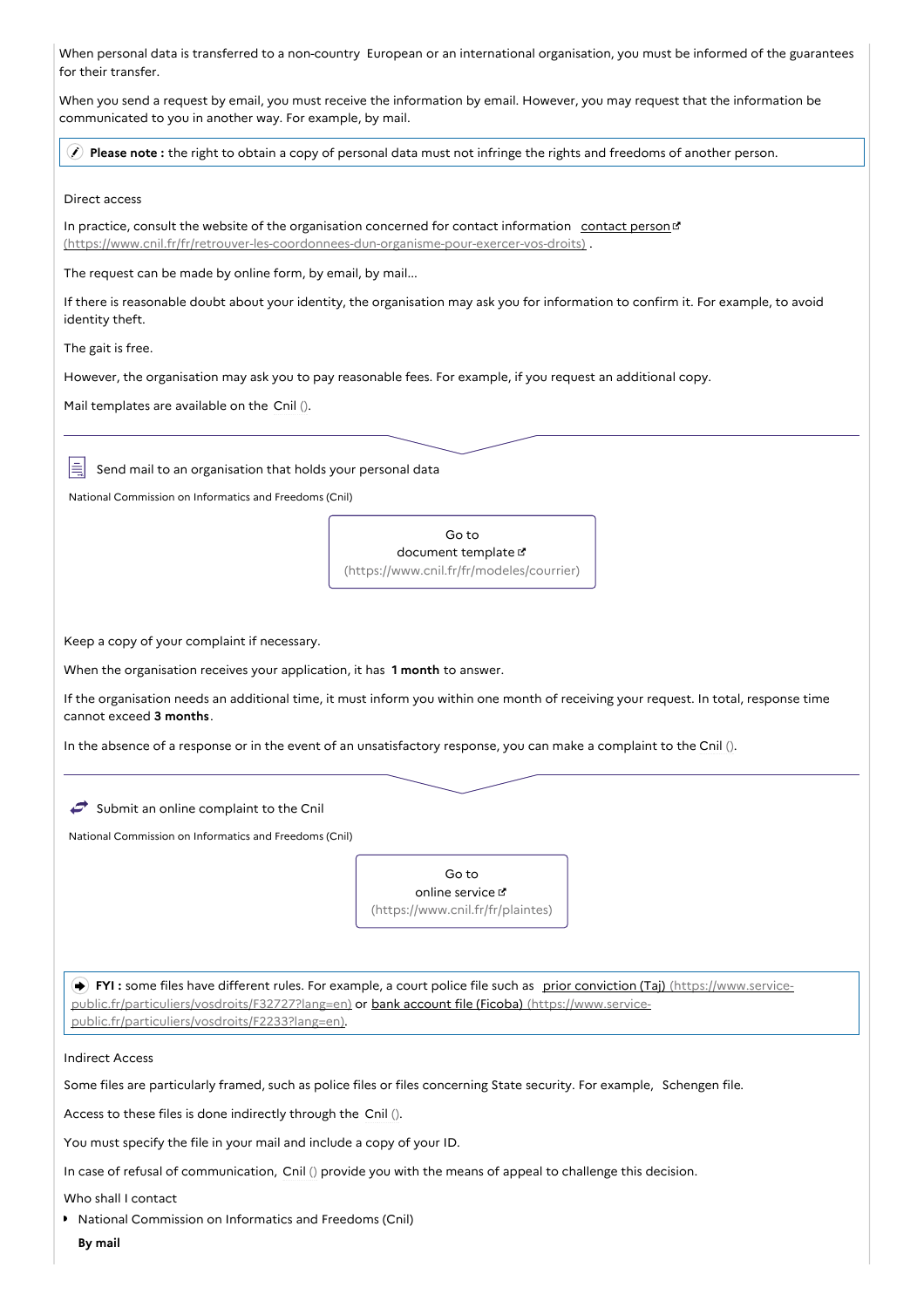| 3 Place de Fontenoy                                                                                                                                                                                             |                                                                                                                             |  |
|-----------------------------------------------------------------------------------------------------------------------------------------------------------------------------------------------------------------|-----------------------------------------------------------------------------------------------------------------------------|--|
| TSA 80715<br>75334 Paris cedex 07                                                                                                                                                                               |                                                                                                                             |  |
| The CNIL does not receive the public and does not provide information on the spot.                                                                                                                              |                                                                                                                             |  |
| <b>Phone</b>                                                                                                                                                                                                    |                                                                                                                             |  |
| +33 1 53 73 22 22<br>Telephone reception open Monday to Friday from 9am to 6.30pm (6pm on Friday)                                                                                                               |                                                                                                                             |  |
|                                                                                                                                                                                                                 | Legal information open Monday, Tuesday, Thursday and Friday from 10am to noon and 2pm to 4pm                                |  |
| <b>By Email</b>                                                                                                                                                                                                 |                                                                                                                             |  |
| Access contact form " (http://www.cnil.fr/pied-de-page/contact/)                                                                                                                                                |                                                                                                                             |  |
| How do I get my data corrected?                                                                                                                                                                                 |                                                                                                                             |  |
| The right of rectification allows you to request correction of inaccurate or incomplete information about you.                                                                                                  |                                                                                                                             |  |
| For example, an error in your address.                                                                                                                                                                          |                                                                                                                             |  |
| In practice, consult the website of the organisation concerned for contact information contact person <sup>13</sup><br>(https://www.cnil.fr/fr/retrouver-les-coordonnees-dun-organisme-pour-exercer-vos-droits) |                                                                                                                             |  |
| The request can be made by online form, by email, by mail                                                                                                                                                       |                                                                                                                             |  |
| If there is reasonable doubt about your identity, the organisation may ask you for information to confirm it. For example, to avoid<br>identity theft.                                                          |                                                                                                                             |  |
| The gait is free.                                                                                                                                                                                               |                                                                                                                             |  |
| Mail templates are available on the Cnil ().                                                                                                                                                                    |                                                                                                                             |  |
|                                                                                                                                                                                                                 |                                                                                                                             |  |
|                                                                                                                                                                                                                 |                                                                                                                             |  |
| Send mail to an organisation that holds your personal data                                                                                                                                                      |                                                                                                                             |  |
| National Commission on Informatics and Freedoms (Cnil)                                                                                                                                                          |                                                                                                                             |  |
|                                                                                                                                                                                                                 | Go to                                                                                                                       |  |
|                                                                                                                                                                                                                 | document template L'                                                                                                        |  |
|                                                                                                                                                                                                                 | (https://www.cnil.fr/fr/modeles/courrier)                                                                                   |  |
|                                                                                                                                                                                                                 |                                                                                                                             |  |
| Keep a copy of your complaint if necessary.                                                                                                                                                                     |                                                                                                                             |  |
| When the organisation receives your response, it has 1 month to answer.                                                                                                                                         |                                                                                                                             |  |
| If the organisation needs an additional time, it must inform you within one month of receiving your request.                                                                                                    |                                                                                                                             |  |
| In total, response time cannot exceed 3 months.                                                                                                                                                                 |                                                                                                                             |  |
| During this time, you can request that your data not be used by the organisation.                                                                                                                               |                                                                                                                             |  |
| This is the right to limitation of treatment ¤ (https://www.cnil.fr/fr/le-droit-la-limitation-du-traitement-geler-lutilisation-de-vos-donnees)                                                                  |                                                                                                                             |  |
|                                                                                                                                                                                                                 |                                                                                                                             |  |
| For example, an online commerce site should stop using your data while checking it.                                                                                                                             |                                                                                                                             |  |
|                                                                                                                                                                                                                 | In the absence of a response or in the event of an unsatisfactory response, you can make a complaint to the Cnil ().        |  |
|                                                                                                                                                                                                                 |                                                                                                                             |  |
| Submit an online complaint to the Cnil                                                                                                                                                                          |                                                                                                                             |  |
| National Commission on Informatics and Freedoms (Cnil)                                                                                                                                                          |                                                                                                                             |  |
|                                                                                                                                                                                                                 | Go to                                                                                                                       |  |
|                                                                                                                                                                                                                 | online service L'                                                                                                           |  |
|                                                                                                                                                                                                                 | (https://www.cnil.fr/fr/plaintes)                                                                                           |  |
|                                                                                                                                                                                                                 |                                                                                                                             |  |
|                                                                                                                                                                                                                 | FYI: some files have different rules. For example, a court police file such as prior conviction (Taj) (https://www.service- |  |
|                                                                                                                                                                                                                 | public.fr/particuliers/vosdroits/F32727?lang=en) or bank account file (Ficoba) (https://www.service-                        |  |
| public.fr/particuliers/vosdroits/F2233?lang=en).                                                                                                                                                                |                                                                                                                             |  |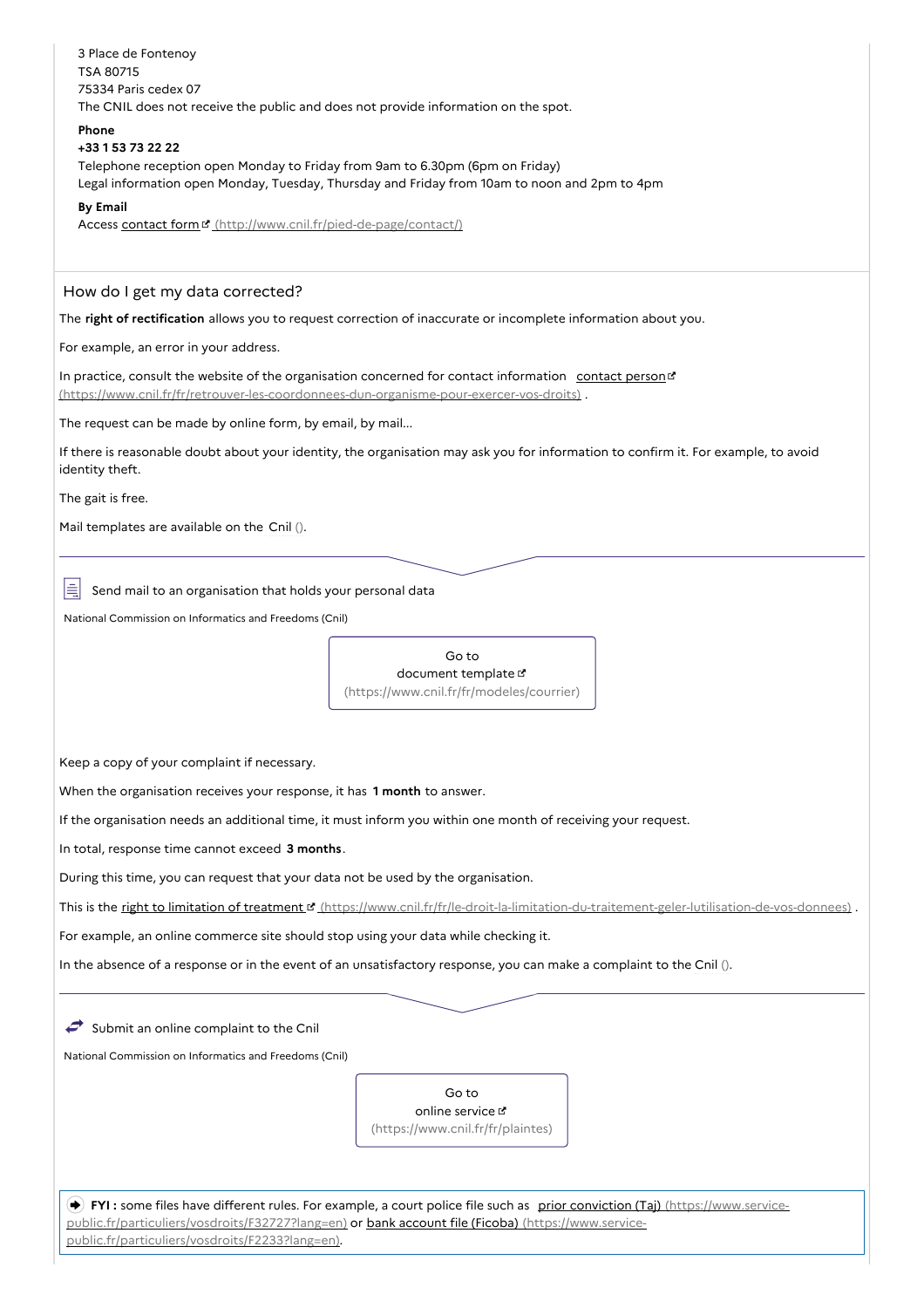| How do I delete my data online?                                                                                                                                                                                                                                                                                                                                                                                                                                                                                                                                                                                                                       |  |  |
|-------------------------------------------------------------------------------------------------------------------------------------------------------------------------------------------------------------------------------------------------------------------------------------------------------------------------------------------------------------------------------------------------------------------------------------------------------------------------------------------------------------------------------------------------------------------------------------------------------------------------------------------------------|--|--|
| The right to erase (right to be forgotten) allows you to request the deletion of your personal data in certain situations.                                                                                                                                                                                                                                                                                                                                                                                                                                                                                                                            |  |  |
| For example, an inconvenient picture on a website.                                                                                                                                                                                                                                                                                                                                                                                                                                                                                                                                                                                                    |  |  |
| You must be in one of the following situations:                                                                                                                                                                                                                                                                                                                                                                                                                                                                                                                                                                                                       |  |  |
| ▶ Your data is no longer necessary in view of the purposes for which it was collected or processed<br>> You withdraw your consent to the use of your data and there is no other legal basis for their processing<br>> You oppose the processing of your data and this processing does not meet a compelling legitimate reason<br>▶ You object to your data being used for commercial prospecting<br>▶ Your data has been processed illegally. For example, your data has been hacked and published<br>▶ Your data must be erased to meet a legal obligation<br>> Your data was collected when you were a minor (blog, forum, social network, website) |  |  |
| If an organisation has made your personal data public and needs to erase it, it must inform the other organisations that process your<br>data of your erasure request. For example, erasing any links to your data or erasing any copies or reproductions of your data.                                                                                                                                                                                                                                                                                                                                                                               |  |  |
| In practice, consult the website of the organisation concerned for contact information contact person <sup>13</sup><br>(https://www.cnil.fr/fr/retrouver-les-coordonnees-dun-organisme-pour-exercer-vos-droits).                                                                                                                                                                                                                                                                                                                                                                                                                                      |  |  |
| The request can be made by online form, by email, by mail                                                                                                                                                                                                                                                                                                                                                                                                                                                                                                                                                                                             |  |  |
| Specify exactly what data you want to erase and why it should be erased.                                                                                                                                                                                                                                                                                                                                                                                                                                                                                                                                                                              |  |  |
| For example, if you request the erasure of a photo on a site, only the photo will be erased, not your account on this site.                                                                                                                                                                                                                                                                                                                                                                                                                                                                                                                           |  |  |
| If there is reasonable doubt about your identity, the organisation may ask you for information to confirm it. For example, to avoid<br>identity theft.                                                                                                                                                                                                                                                                                                                                                                                                                                                                                                |  |  |
| The gait is free.                                                                                                                                                                                                                                                                                                                                                                                                                                                                                                                                                                                                                                     |  |  |
| Mail templates are available on the Cnil ().                                                                                                                                                                                                                                                                                                                                                                                                                                                                                                                                                                                                          |  |  |
| Send mail to an organisation that holds your personal data<br>National Commission on Informatics and Freedoms (Cnil)                                                                                                                                                                                                                                                                                                                                                                                                                                                                                                                                  |  |  |
|                                                                                                                                                                                                                                                                                                                                                                                                                                                                                                                                                                                                                                                       |  |  |
| Go to<br>document template E                                                                                                                                                                                                                                                                                                                                                                                                                                                                                                                                                                                                                          |  |  |
| (https://www.cnil.fr/fr/modeles/courrier)                                                                                                                                                                                                                                                                                                                                                                                                                                                                                                                                                                                                             |  |  |
|                                                                                                                                                                                                                                                                                                                                                                                                                                                                                                                                                                                                                                                       |  |  |
| Keep a copy of your complaint if necessary.                                                                                                                                                                                                                                                                                                                                                                                                                                                                                                                                                                                                           |  |  |
| When the organisation receives your request, it must respond as soon as possible and no later than 1 month.<br>If the organisation needs an additional time, it must inform you within one month of receiving your request. In total, response time<br>cannot exceed 3 months.                                                                                                                                                                                                                                                                                                                                                                        |  |  |
| In the absence of a response or in the event of an unsatisfactory response, you can make a complaint to the Cnil ().                                                                                                                                                                                                                                                                                                                                                                                                                                                                                                                                  |  |  |
|                                                                                                                                                                                                                                                                                                                                                                                                                                                                                                                                                                                                                                                       |  |  |
| Submit an online complaint to the Cnil                                                                                                                                                                                                                                                                                                                                                                                                                                                                                                                                                                                                                |  |  |
| National Commission on Informatics and Freedoms (Cnil)                                                                                                                                                                                                                                                                                                                                                                                                                                                                                                                                                                                                |  |  |
| Go to<br>online service L'<br>(https://www.cnil.fr/fr/plaintes)                                                                                                                                                                                                                                                                                                                                                                                                                                                                                                                                                                                       |  |  |

 **Please note :** the organisation may refuse your application in limited cases. For example, if the deletion prevents the exercise of the right to freedom of expression and information.

## What is the right to deferment?

The **right of dereference** allows you to ask a search engine to delete a search result associated with your first and last names.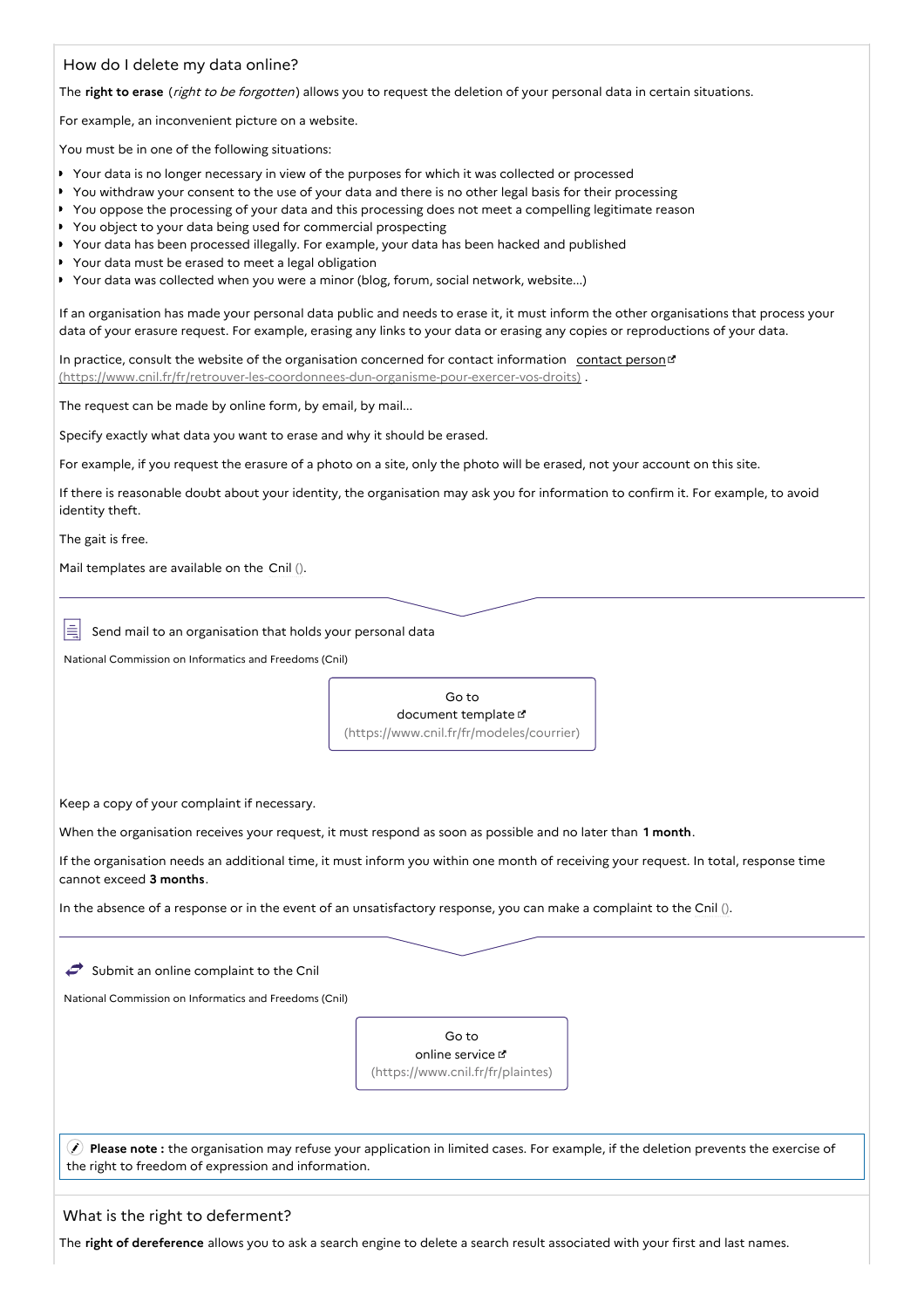| For example, by typing your name in the search engine, an old CV appears.                                                                                       |                                                                                                                                     |  |  |
|-----------------------------------------------------------------------------------------------------------------------------------------------------------------|-------------------------------------------------------------------------------------------------------------------------------------|--|--|
| The deletion only concerns the association of a result of your name and your first name. The information is not deleted from the source<br>website.             |                                                                                                                                     |  |  |
|                                                                                                                                                                 | In practice, contact the search engine by mail or via the dedicated form (most search engines offer an online form).                |  |  |
|                                                                                                                                                                 | Specify in your request the web address (URL) of the result you want to delete and explain why you want it deleted.                 |  |  |
| identity theft.                                                                                                                                                 | If there is reasonable doubt about your identity, the organisation may ask you for information to confirm it. For example, to avoid |  |  |
| The gait is free.                                                                                                                                               |                                                                                                                                     |  |  |
| Keep a copy of your complaint if necessary.                                                                                                                     |                                                                                                                                     |  |  |
| When the organisation receives your response, it has 1 month to answer.                                                                                         |                                                                                                                                     |  |  |
| If the organisation needs an additional time, it must inform you within one month of receiving your request. In total, response time<br>cannot exceed 3 months. |                                                                                                                                     |  |  |
|                                                                                                                                                                 | In the absence of a response or in the event of an unsatisfactory response, you can make a complaint to the Cnil ().                |  |  |
| Submit an online complaint to the Cnil                                                                                                                          |                                                                                                                                     |  |  |
| National Commission on Informatics and Freedoms (Cnil)                                                                                                          |                                                                                                                                     |  |  |
|                                                                                                                                                                 | Go to<br>online service L'<br>(https://www.cnil.fr/fr/plaintes)                                                                     |  |  |
| disclosed to the public.                                                                                                                                        | (c) Please note: the search engine may refuse your request if, for example, it proves that the information in question must be      |  |  |
| Can you oppose the processing of your data?                                                                                                                     |                                                                                                                                     |  |  |
| General case                                                                                                                                                    |                                                                                                                                     |  |  |
|                                                                                                                                                                 | The right of objection allows you to object to personal information in a file for reasons related to your particular situation.     |  |  |
| (https://www.cnil.fr/fr/retrouver-les-coordonnees-dun-organisme-pour-exercer-vos-droits).                                                                       | In practice, consult the website of the organisation concerned for contact information contact person                               |  |  |
| The request can be made by online form, online account, email, mail                                                                                             |                                                                                                                                     |  |  |
|                                                                                                                                                                 | Specify in your application the data to be deleted and explain the reasons for your particular situation.                           |  |  |
| If there is reasonable doubt about your identity, the organisation may ask you for information to confirm it. For example, to avoid<br>identity theft.          |                                                                                                                                     |  |  |
| The gait is free.                                                                                                                                               |                                                                                                                                     |  |  |
| Mail templates are available on the Cnil ().                                                                                                                    |                                                                                                                                     |  |  |
| Send mail to an organisation that holds your personal data                                                                                                      |                                                                                                                                     |  |  |
| National Commission on Informatics and Freedoms (Cnil)                                                                                                          |                                                                                                                                     |  |  |
|                                                                                                                                                                 | Go to<br>document template L'<br>(https://www.cnil.fr/fr/modeles/courrier)                                                          |  |  |
| Keep a copy of your complaint if necessary.                                                                                                                     |                                                                                                                                     |  |  |
| When the organisation receives your response, it has 1 month to answer.                                                                                         |                                                                                                                                     |  |  |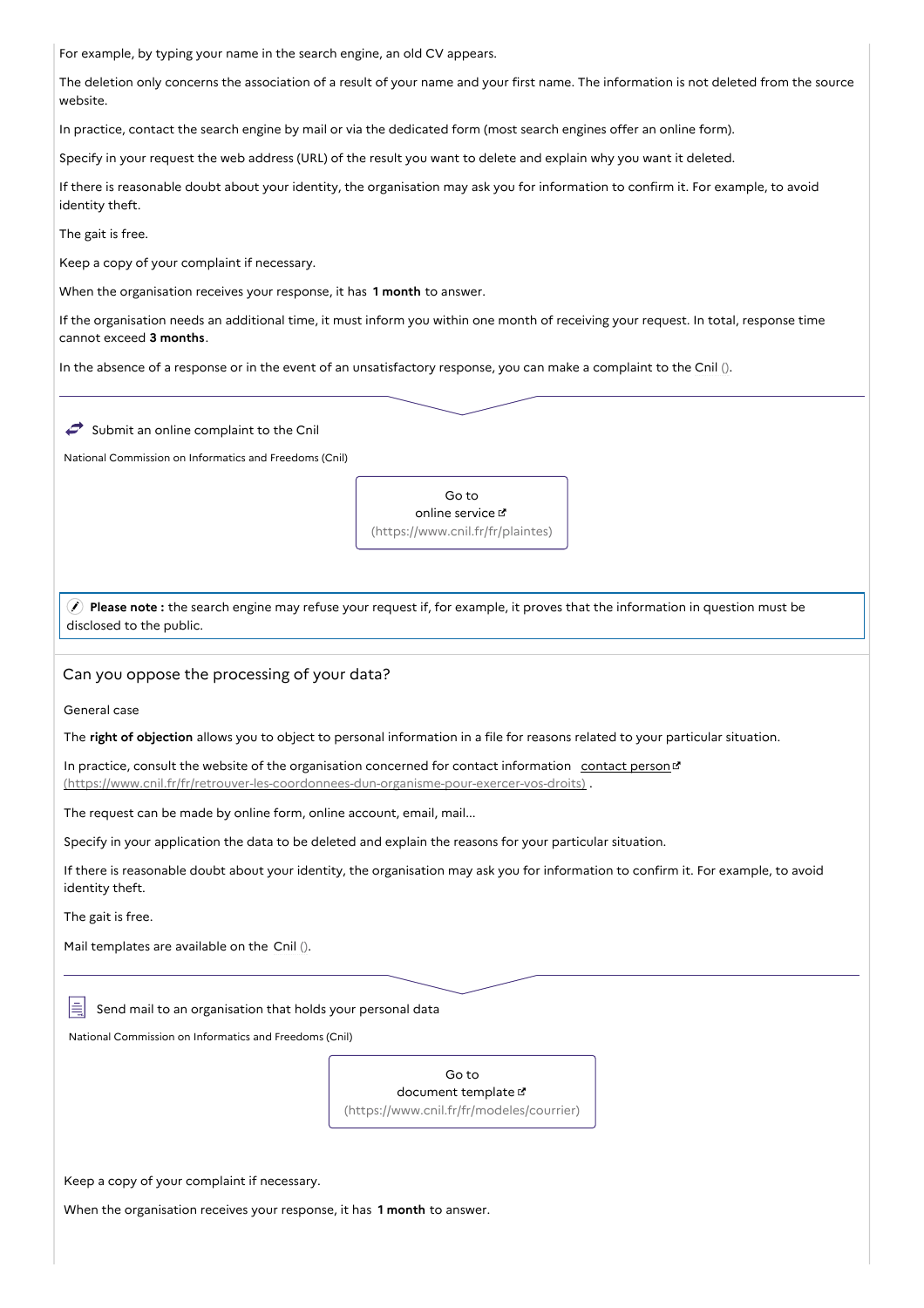If the organisation needs an additional time, it must inform you within one month of receiving your request. In total, response time cannot exceed **3 months**.

During this time, you can request that your data not be used. This is the right to limitation of treatment [ https://www.cnil.fr/fr/le[droit-la-limitation-du-traitement-geler-lutilisation-de-vos-donnees\)](https://www.cnil.fr/fr/le-droit-la-limitation-du-traitement-geler-lutilisation-de-vos-donnees) .

In the absence of a response or in the event of an unsatisfactory response, you can make a complaint to the Cnil ().

| Submit an online complaint to the Cnil                              |                                                                                                                                                      |
|---------------------------------------------------------------------|------------------------------------------------------------------------------------------------------------------------------------------------------|
| National Commission on Informatics and Freedoms (Cnil)              |                                                                                                                                                      |
|                                                                     |                                                                                                                                                      |
|                                                                     | Go to                                                                                                                                                |
|                                                                     | online service L'<br>(https://www.cnil.fr/fr/plaintes)                                                                                               |
|                                                                     |                                                                                                                                                      |
| <b>Business Prospecting Base</b>                                    |                                                                                                                                                      |
|                                                                     | The right of objection allows you to object to your personal data being used to send you marketing information.                                      |
|                                                                     | For example, you can refuse to be in a prospecting database so that you don't receive any more advertisements on your personal email.                |
|                                                                     | Once you exercise your right of objection, the organisation no longer has to process your data for commercial prospecting.                           |
|                                                                     | In practice, each solicitation must specify the identity of the advertiser and contain a simple means of opposing the receipt of new                 |
| solicitations.                                                      |                                                                                                                                                      |
| les-coordonnees-dun-organisme-pour-exercer-vos-droits).             | You can also visit the website of the organisation concerned for contact information contact person <sup>re</sup> (https://www.cnil.fr/fr/retrouver- |
| The request can be made by online form, online account, email, mail |                                                                                                                                                      |
| identity theft.                                                     | If there is reasonable doubt about your identity, the organisation may ask you for information to confirm it. For example, to avoid                  |
| The gait is free.                                                   |                                                                                                                                                      |
| Mail templates are available on the Cnil ().                        |                                                                                                                                                      |
|                                                                     |                                                                                                                                                      |
|                                                                     |                                                                                                                                                      |
| Send mail to an organisation that holds your personal data          |                                                                                                                                                      |
| National Commission on Informatics and Freedoms (Cnil)              |                                                                                                                                                      |
|                                                                     | Go to                                                                                                                                                |
|                                                                     | document template L'                                                                                                                                 |
|                                                                     | (https://www.cnil.fr/fr/modeles/courrier)                                                                                                            |
|                                                                     |                                                                                                                                                      |
| Keep a copy of your complaint if necessary.                         |                                                                                                                                                      |
|                                                                     | When the organisation receives your response, it must remove your personal data from its prospecting database as soon as possible.                   |
|                                                                     | In the absence of a response or in the event of an unsatisfactory response, you can make a complaint to the Cnil ().                                 |
|                                                                     |                                                                                                                                                      |
| Submit an online complaint to the Cnil                              |                                                                                                                                                      |
| National Commission on Informatics and Freedoms (Cnil)              |                                                                                                                                                      |
|                                                                     |                                                                                                                                                      |
|                                                                     | Go to                                                                                                                                                |
|                                                                     | online service L'<br>(https://www.cnil.fr/fr/plaintes)                                                                                               |
|                                                                     |                                                                                                                                                      |
|                                                                     |                                                                                                                                                      |
|                                                                     | $\blacktriangleright$ FYI: multiple (https://www.service-public.fr/particuliers/vosdroits/F33267?lang=en) are also at your disposal to protect you   |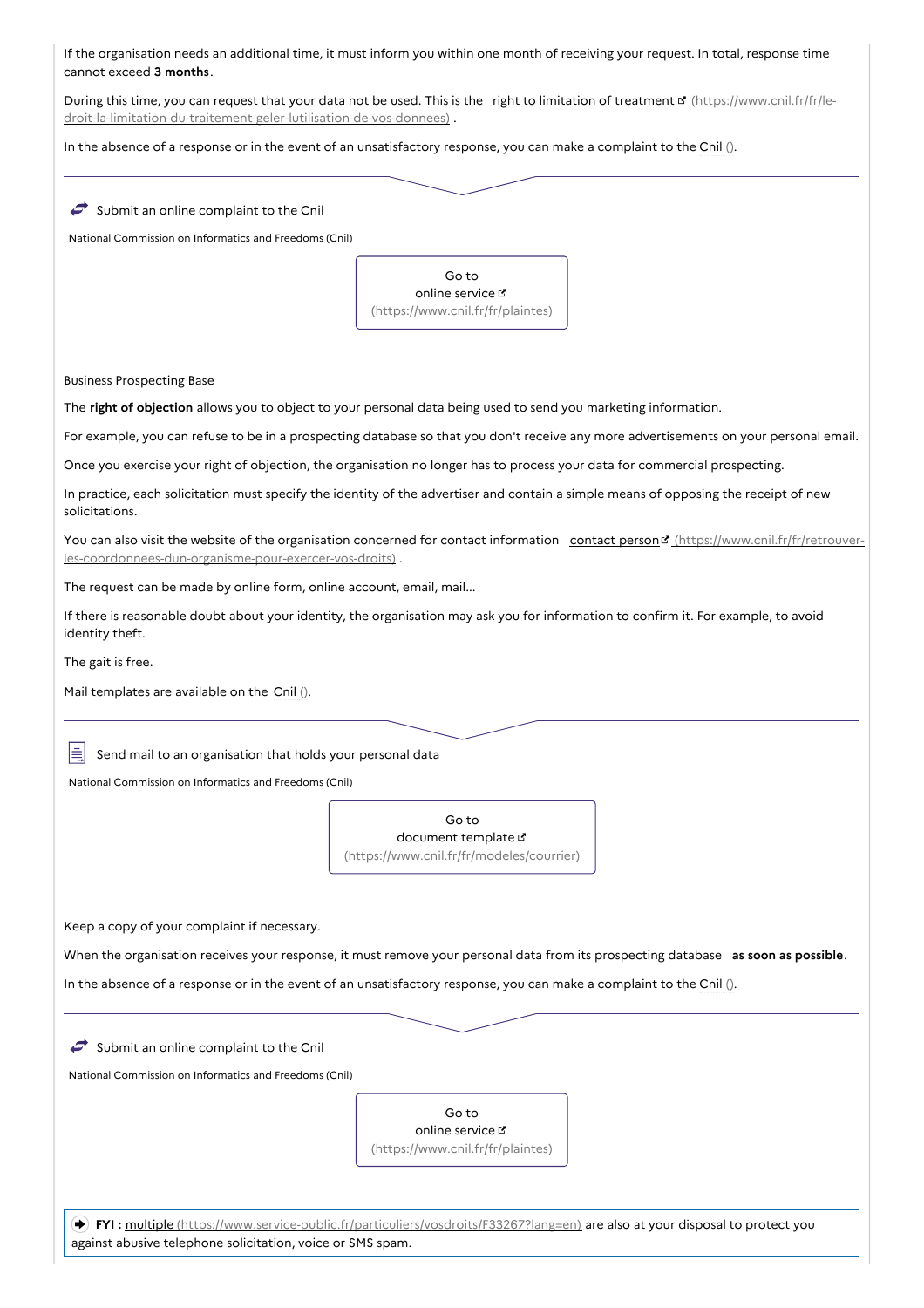**Please note :** the organisation may refuse your request. For example, a legal obligation or legitimate and compelling reasons require it to continue processing your data, or your data is necessary to establish, exercise or defend legal rights.

| What is profiling?                                                                                                                                                            |                                                                                                                                                  |
|-------------------------------------------------------------------------------------------------------------------------------------------------------------------------------|--------------------------------------------------------------------------------------------------------------------------------------------------|
| elements.                                                                                                                                                                     | The <b>profiling</b> is to use your personal data to evaluate certain personal aspects of you for the purpose of analysing or predicting certain |
|                                                                                                                                                                               | For example, to predict your job performance, your economic situation, your health, your personal preferences, your travel                       |
| impact your daily life.                                                                                                                                                       | You have the right to refuse to be subject to a fully automated decision, often based on your profiling, which would have legal effects or       |
| For example, an automated decision may make access to a credit card impossible.                                                                                               |                                                                                                                                                  |
| An organisation can automate the following decisions:                                                                                                                         |                                                                                                                                                  |
| ▶ Decision authorised by specific legal provisions<br>▶ Decision necessary to conclude or fulfil a contract you have with the organisation<br>Decision made with your consent |                                                                                                                                                  |
| and review the decision. You can also express your views and challenge the decision.                                                                                          | However, when the decision is necessary to a contract or is made with your consent, you have the right to have a human being intervene           |
| (https://www.cnil.fr/fr/retrouver-les-coordonnees-dun-organisme-pour-exercer-vos-droits).                                                                                     | In practice, consult the website of the organisation concerned for contact information contact person                                            |
| The request can be made by online form, online account, email, mail                                                                                                           |                                                                                                                                                  |
| identity theft.                                                                                                                                                               | If there is reasonable doubt about your identity, the organisation may ask you for information to confirm it. For example, to avoid              |
| The gait is free.                                                                                                                                                             |                                                                                                                                                  |
| Mail templates are available on the Cnil ().                                                                                                                                  |                                                                                                                                                  |
|                                                                                                                                                                               |                                                                                                                                                  |
| Send mail to an organisation that holds your personal data                                                                                                                    |                                                                                                                                                  |
| National Commission on Informatics and Freedoms (Cnil)                                                                                                                        |                                                                                                                                                  |
|                                                                                                                                                                               |                                                                                                                                                  |
|                                                                                                                                                                               | Go to<br>document template E                                                                                                                     |
|                                                                                                                                                                               | (https://www.cnil.fr/fr/modeles/courrier)                                                                                                        |
|                                                                                                                                                                               |                                                                                                                                                  |
| Keep a copy of your complaint if necessary.                                                                                                                                   |                                                                                                                                                  |
| When the organisation receives your response, it has 1 month to answer.                                                                                                       |                                                                                                                                                  |
| cannot exceed 3 months.                                                                                                                                                       | If the organisation needs an additional time, it must inform you within one month of receiving your request. In total, response time             |
| la-limitation-du-traitement-geler-lutilisation-de-vos-donnees).                                                                                                               | During this time, you can request that your data not be used. This is the right to limitation of treatment of (https://www.cnil.fr/fr/le-droit-  |
|                                                                                                                                                                               | In the absence of a response or in the event of an unsatisfactory response, you can make a complaint to the Cnil ().                             |
|                                                                                                                                                                               |                                                                                                                                                  |
| Submit an online complaint to the Cnil                                                                                                                                        |                                                                                                                                                  |
| National Commission on Informatics and Freedoms (Cnil)                                                                                                                        |                                                                                                                                                  |
|                                                                                                                                                                               | Go to                                                                                                                                            |
|                                                                                                                                                                               | online service L'<br>(https://www.cnil.fr/fr/plaintes)                                                                                           |
|                                                                                                                                                                               |                                                                                                                                                  |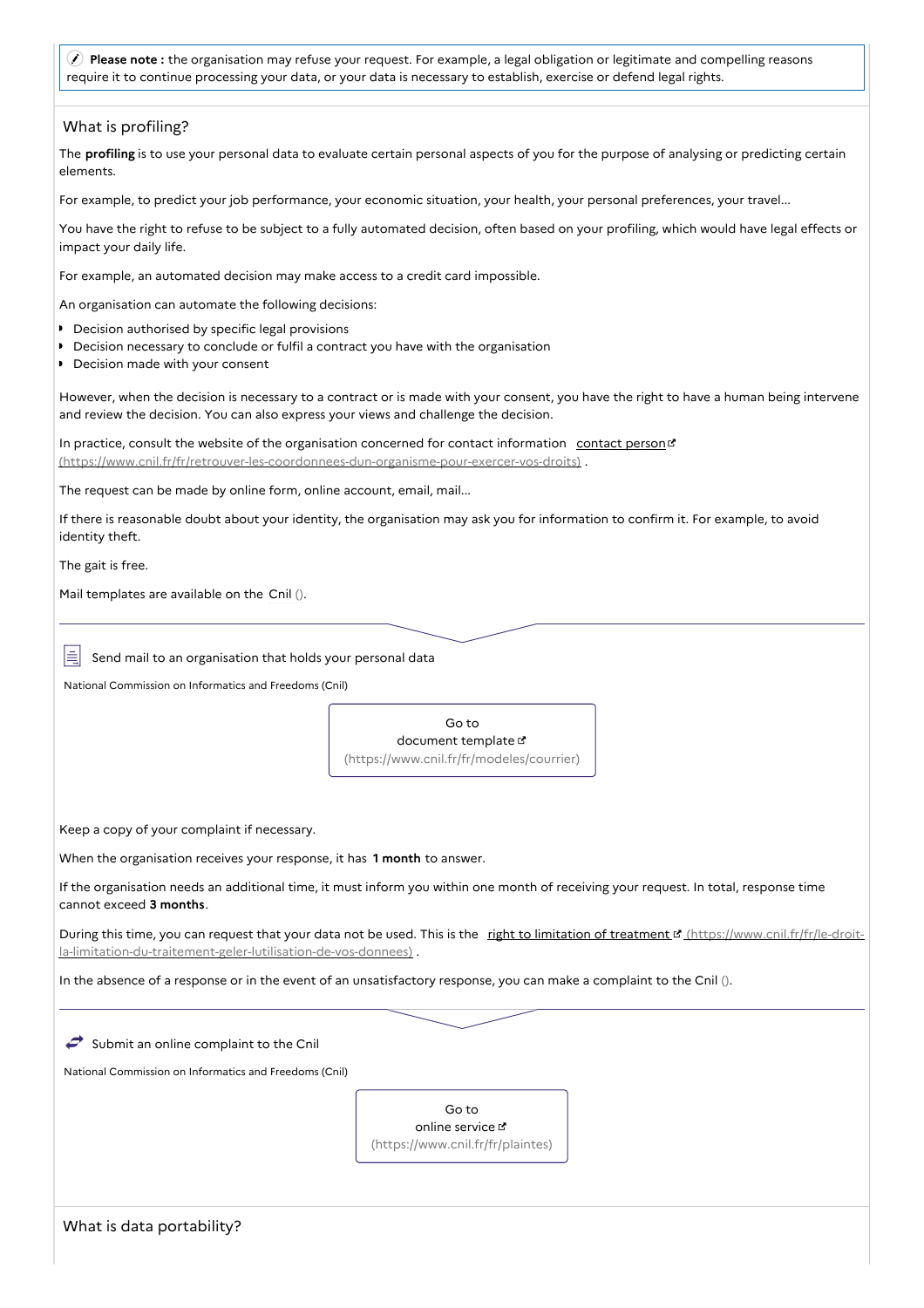The **right of portability** concerns the control of your personal data: it allows you to retrieve data you have communicated to the body in a machine-readable format.

For example, your contact information, your purchase history.

You can have your data transferred directly from one organisation to another when technically possible.

For example, changing your social network while keeping your data history, retrieving your emails from a provider so that they can be used by another service provider.

This right applies only to automated computer files created with your consent or on the basis of a contract.

In practice, consult the organisation's digital platform to learn how to exercise your right to portability.

For example, after you authenticate to your customer account, you have access to a button to upload your data.

In case of difficulties, consult the website of the organisation concerned for contact details contact person d [\(https://www.cnil.fr/fr/retrouver-les-coordonnees-dun-organisme-pour-exercer-vos-droits\)](https://www.cnil.fr/fr/retrouver-les-coordonnees-dun-organisme-pour-exercer-vos-droits) .

The request can be made by online form, by email, by mail...

If there is reasonable doubt about your identity, the organisation may ask you for information to confirm it. For example, to avoid identity theft.

The gait is free.

Keep a copy of your complaint if necessary.

When the organisation receives your response, it has **1 month** to answer.

If the organisation needs an additional time, it must inform you within one month of receiving your request. In total, response time cannot exceed **3 months**.

In the absence of a response or in the event of an unsatisfactory response, you can make a complaint to the Cnil ().

 $\rightarrow$  Submit an online complaint to the Cnil

National Commission on Informatics and Freedoms (Cnil)



**FYI**: the exercise of the right to portability must not infringe the rights and freedoms of other persons. It shall not apply to treatments necessary for the performance of a public interest task.

#### Statute and miscellaneous references

- Regulation (EU) 2016/679 on the protection of individuals with regard to the processing of personal data (http://eur-lex.europa.eu/legal[content/FR/TXT/HTML/?uri=CELEX:32016R0679\)](http://eur-lex.europa.eu/legal-content/FR/TXT/HTML/?uri=CELEX:32016R0679)
- Directive 2016/680/EU on files concerning criminal offences (Police-Justice Directive) & [\(https://www.legifrance.gouv.fr/jorf/id/JORFTEXT000033380305/\)](https://www.legifrance.gouv.fr/jorf/id/JORFTEXT000033380305/)
- Law n°2018-493 of 20 June 2018 on the protection of personal data ¤ [\(https://www.legifrance.gouv.fr/loda/id/JORFTEXT000037085952\)](https://www.legifrance.gouv.fr/loda/id/JORFTEXT000037085952)
- Law n°78-17 of 6 January 1978 Informatics and freedoms [\(http://www.legifrance.gouv.fr/affichTexte.do?cidTexte=LEGITEXT000006068624\)](http://www.legifrance.gouv.fr/affichTexte.do?cidTexte=LEGITEXT000006068624)
- Penal Code: sections 226-1 to 226-7 **E** (http://www.legifrance.gouv.fr/affichCode.do? [idSectionTA=LEGISCTA000006165309&cidTexte=LEGITEXT000006070719\)](http://www.legifrance.gouv.fr/affichCode.do?idSectionTA=LEGISCTA000006165309&cidTexte=LEGITEXT000006070719) Privacy breach: sanctions
- Penal Code: Articles 226-16 to 226-24 **d'** (http://www.legifrance.gouv.fr/affichCode.do? [idSectionTA=LEGISCTA000006165313&cidTexte=LEGITEXT000006070719\)](http://www.legifrance.gouv.fr/affichCode.do?idSectionTA=LEGISCTA000006165313&cidTexte=LEGITEXT000006070719) Human rights violations resulting from computer files or processes
- Decree n°2019-536 of May 29, 2019 for the application of the law of 1978 relating to computer, files and freedoms is [\(https://www.legifrance.gouv.fr/affichTexte.do?cidTexte=JORFTEXT000038528420\)](https://www.legifrance.gouv.fr/affichTexte.do?cidTexte=JORFTEXT000038528420)

#### Online services and forms

- Send mail to an organisation that holds your personal data [\(https://www.service-public.fr/particuliers/vosdroits/R50770?lang=en\)](https://www.service-public.fr/particuliers/vosdroits/R50770?lang=en) Document template
- Submit an online complaint to the Cnil [\(https://www.service-public.fr/particuliers/vosdroits/R18719?lang=en\)](https://www.service-public.fr/particuliers/vosdroits/R18719?lang=en) Online service